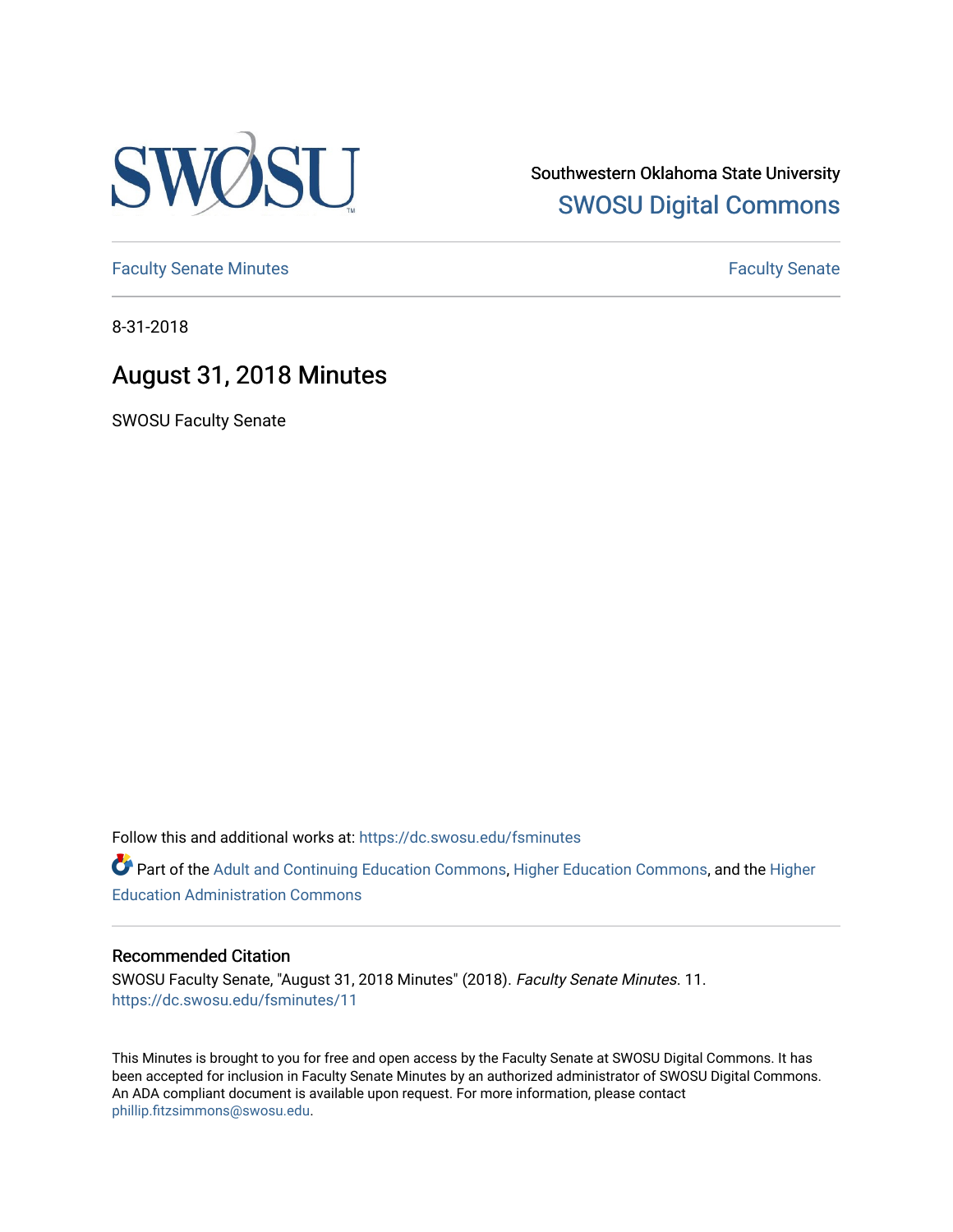# SWOSU Faculty Senate

August 31<sup>st</sup>, 2018 Approved Minutes

- **I. Call to Order:** Faculty Senate President Amanda Smith-Chesley called the August meeting of the Faculty Senate to Order at 2:30 p.m. in HEC 201.
- **II. Establishment of a Quorum:** Vanessa Nix, Yu-Ling Chen, Rachel Davis (via Zoom), Tommye Davis (via Zoom), Jerry Dunn, Phillip Fitzsimmons, Swarup Ghosh, Robin Griffeath, Meri Hix (via Zoom), LeaAnne Hume, Paul Hummel, Sunu Kodumthara, Sharon Lawrence, Jack Li, Scott Long, David Martyn, Karen Sweeney, Evette Meliza, Kathy O'Neal, Eric Paul, Cynthia Pena, Hank Ramsey, Ann Russell, Hardeep Saluja, Lisa Boyles, Amanda Smith, Tony Stein, Muatasem Ubeidat, Cheri Walker (via Zoom), Marshall Wallace
- **III. Certification of Substitutes:** Karen Sweeney for Holly McKee, Vanessa Nix for Wayne Anderson
- **IV. Presentation of Visitors:** Associate Provost Joel Kendall ("Strategic Planning")

Associate Provost Joel Kendall encouraged all Faculty to complete the survey sent by Brian Adler August 30. The survey will be available for 3 weeks. The members of the Strategic Planning committee would like as many involved as possible, most of the involvement will be through the Web (surveys). Dr. Kendall asked that if anyone has any suggestions or changes to the Values, Vision, and Mission to please let the committee know, they encourage all input.

**V. Approval of Minutes:** Minutes approved by unanimous voice vote.

### **VI. Announcements**

- A. President Amanda Smith-Chesley
	- 1. The Executive and Administrative Councils did not meet in August.
	- 2. Meeting with Provost on 8/29/2018
		- a) Dr. South clarified Canvas expectations: syllabi should be available on Canvas this semester (fall 2018) and gradebook should be available on Canvas by spring 2019 as a service to our students. Any oversight of this expectation would occur on a departmental level.
		- b) Dr. South reiterated President Beutler's announcement at the faculty workshop regarding the probability of an across board cost of living raise in December.
		- c) Updates to the Faculty Handbook are still in process.
	- 3. New Faculty Reception Monday, September  $17<sup>th</sup>$  from 2:30-4:30 in the Bulldog Beanery.